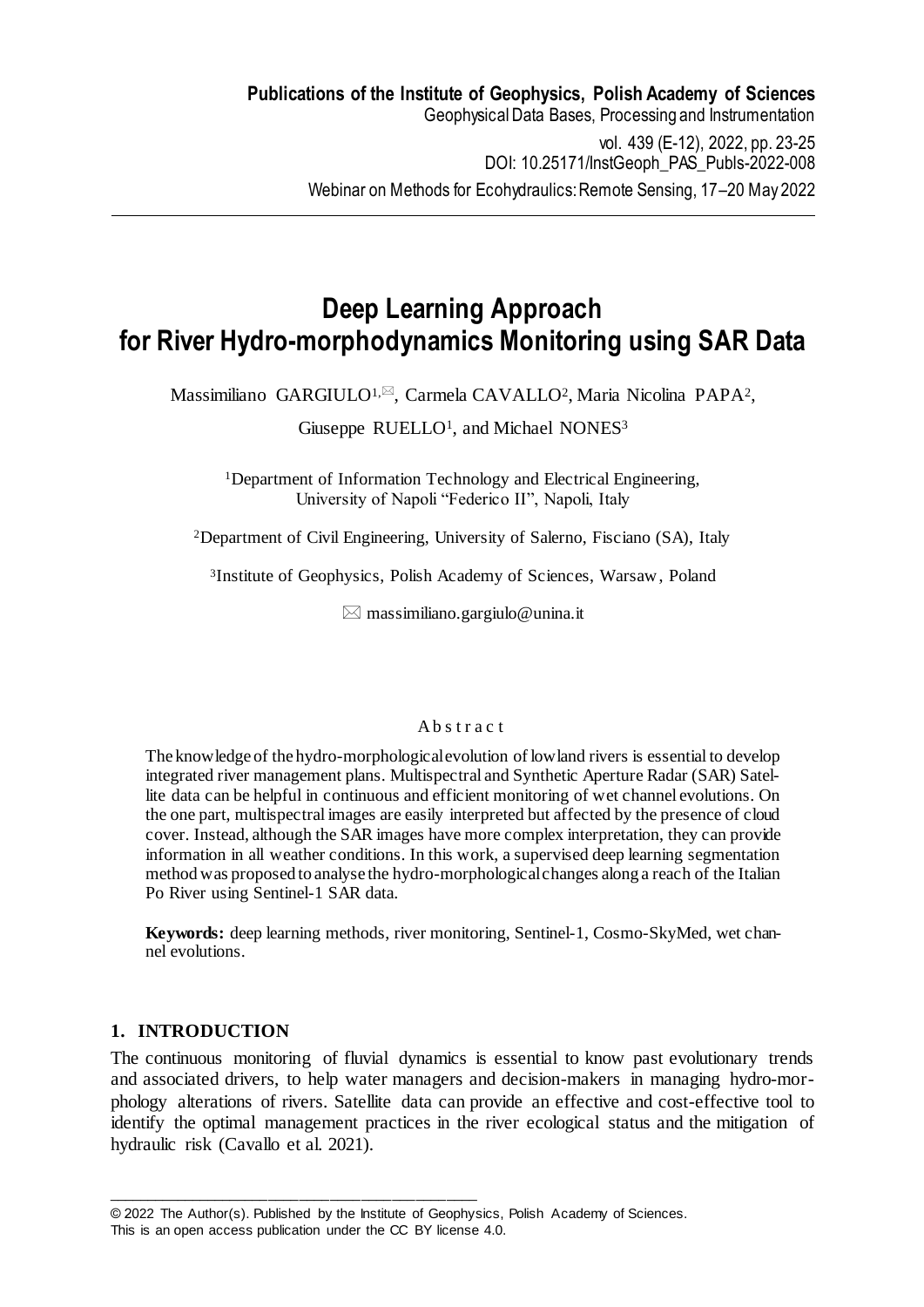In this work, we used Sentinel-2 (S2) multispectral images with a spatial resolution of 10 m, C-band Sentinel-1 (S1) SAR images in VV and VH polarisations with 10-m spatial resolution. Specifically, the case study is a sediment bar of the Po River (Italy) near the Boschina Island (Ostiglia), characterized by frequent and relevant morphological changes.

# **2. PROPOSED DEEP LEARNING METHOD**

Since Convolutional Neural Networks (CNNs) can approximate complex non-linear functions and has limited computation time thanks to the GPU usage, their usage obtained an increasing interest in many remote sensing applications (Kattenborn et al. 2021; Rezaee et al. 2018). As a drawback, the training phase requires the availability of a large amount of data. In this work, we have used a W-Net architecture that is composed by a cascade of two U-Nets, as described in Gargiulo et al. (2020). In the supervised learning, we needed to produce training examples, specifically input-target pairs. In detail, after the chain of pre-elaborations of S1 images as descripted in Filipponi (2019), a deep learning architecture was trained starting from the S1 input data, considering as target the water masks extracted from the S2 images. The definition of proper cost functions and learning optimization algorithms is necessary in the learning phase. In this work, we used a cost function, based on Intersection-over-Union (IoU), and for the optimization algorithm the ADAM method, that is an adaptive version of the Stochastic Gradient Descent (SGD). Once the network was trained, it was tested on some of the dates in which very high-resolution images were available.

# **3. RESULTS**

In Fig. 1, the qualitative comparison of the results provided by the deep learning method using Sentinel-1 data with very a high-resolution multispectral image (Fig. 1a) is reported.



Fig. 1: (a) RGB Geo-Eye-01 ( $\odot$  TPMO 2020) of 16 September 2018 (H = 13.29 m a.s.l.), (b) VV polarization of Sentinel-1 images of 16 September 2018, (c) VH polarization of Sentinel-1 images of 16 September 2018, and (d) the water mask extracted by deep learning algorithm.